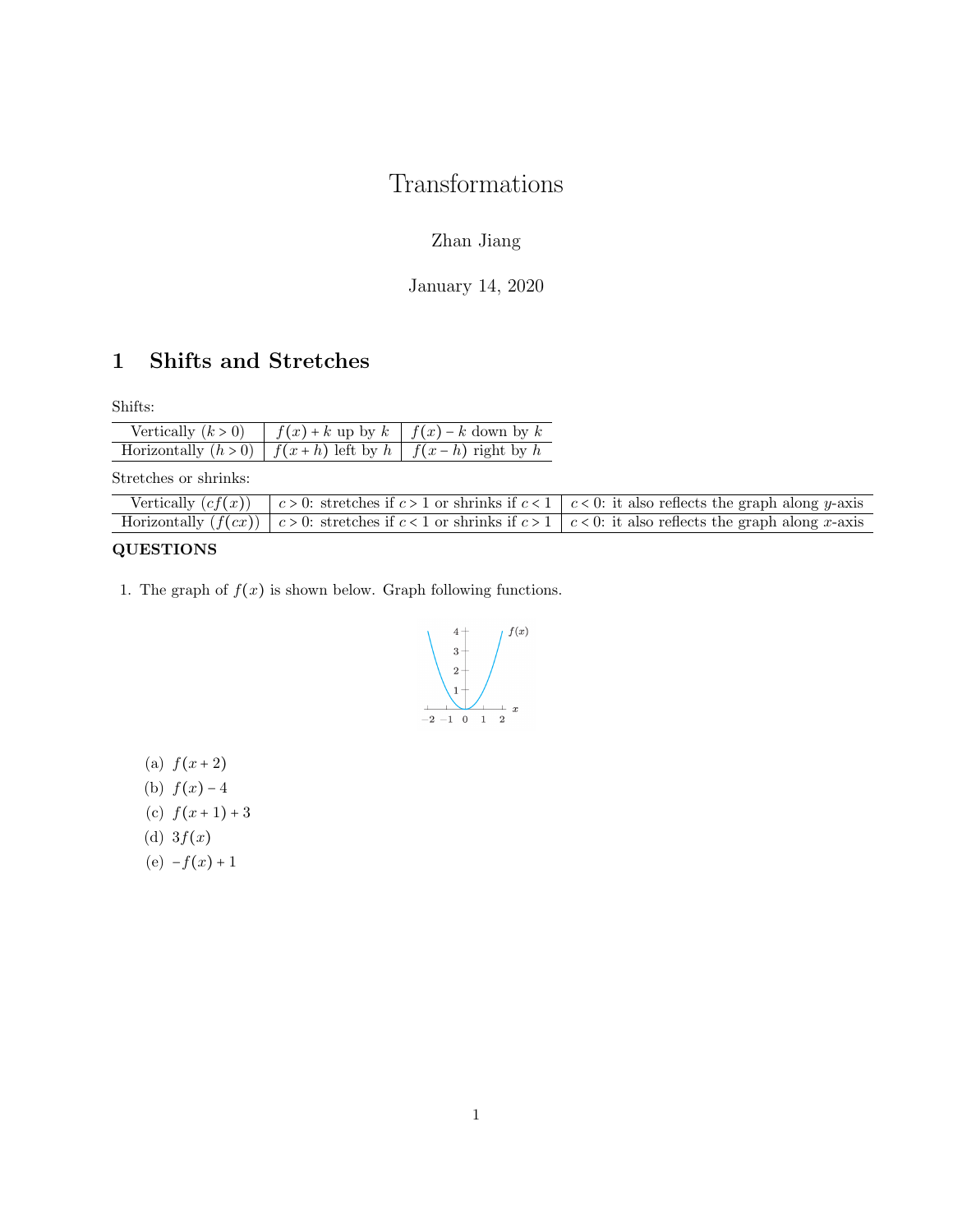2. For  $g(x) = x^2 + 2x + 3$ , find and simplfy: (a)  $g(2+h)$ (b)  $g(2)$ (c)  $g(2+h) - g(2)$ 

## 2 Symmetry: Odd and Even Functions

For any function  $f$ ,

- f is an *even* function if  $f(-x) = f(x)$  for all x.
- f is an *odd* function if  $f(-x) = -f(x)$  for all x.

Many functions do not have any symmetry and are neither even nor odd.

#### 2.1 Graphs

The graph of an even function is symmetric about the y-axis.

The graph of an odd function is symmetric about the origin.



Why?

#### QUESTIONS:

- 1. Are following functions even, odd, or neither?
	- (a)  $x^6 + x^3 + 1$
	- (b)  $x^3 + x^2 + x$
	- (c)  $x^4 x^2 + 3$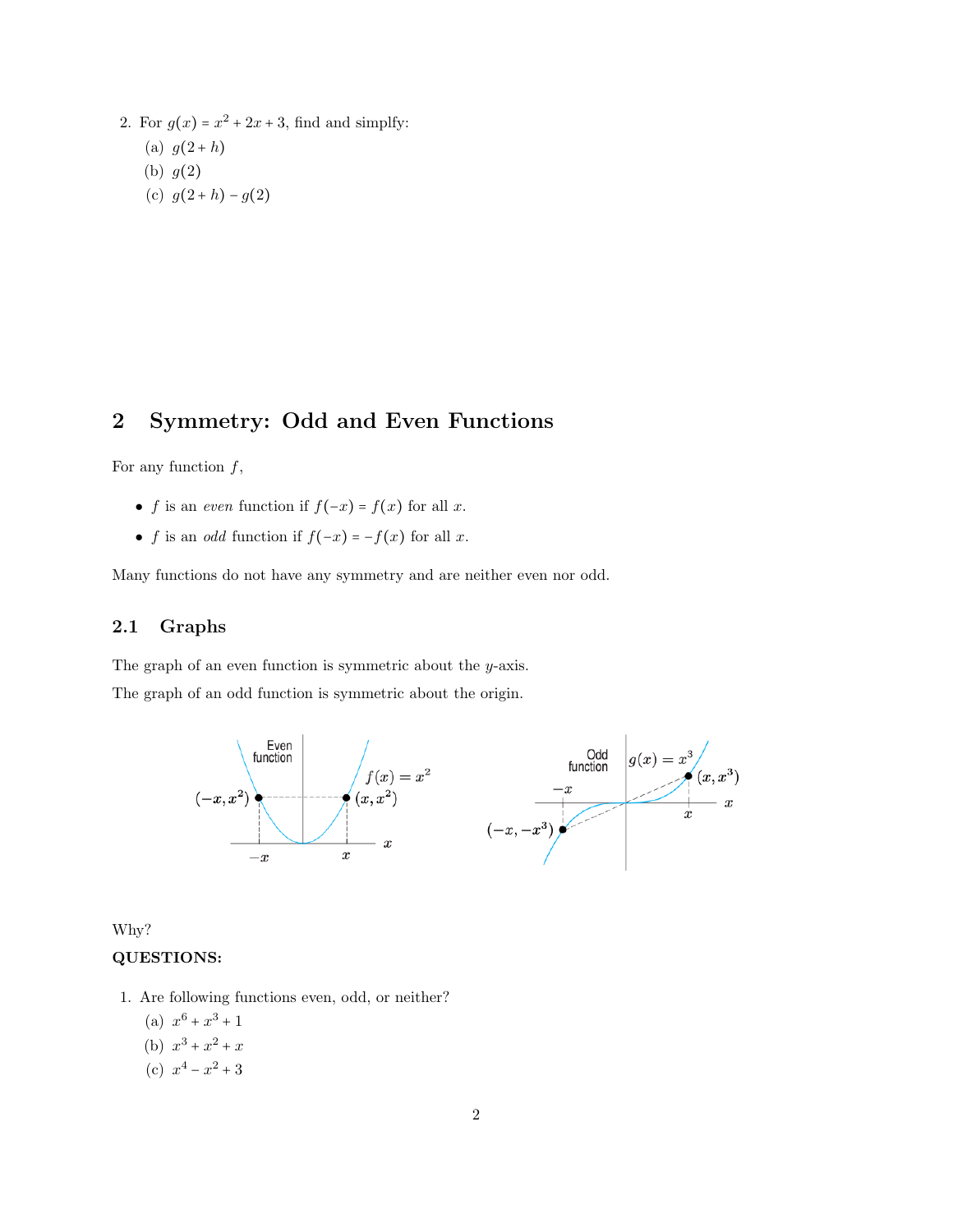(d)  $x^3 + 1$ (e)  $x(x^2-1)$  $(f) e^{x^2-1}$ 

## 3 Composite Functions

Given two functions  $y = f(x)$  and  $z = g(y)$ , the new function

$$
x \stackrel{f}{\mapsto} y \stackrel{g}{\mapsto} z
$$

is called the *composite function* of f and g, denoted by  $g(f(x))$  (or  $g \circ f$ ).

- 1. For  $f(x) = \sqrt{x+4}$  and  $g(x) = x^2$ , calculate following
	- (a)  $f(g(1))$
	- (b)  $g(f(1))$
	- (c)  $f(g(x))$
	- (d)  $g(f(x))$
	- (e)  $f(t)g(t)$

2. Estimate  $f(g(1)), g(f(2))$  and  $f(f(1))$ .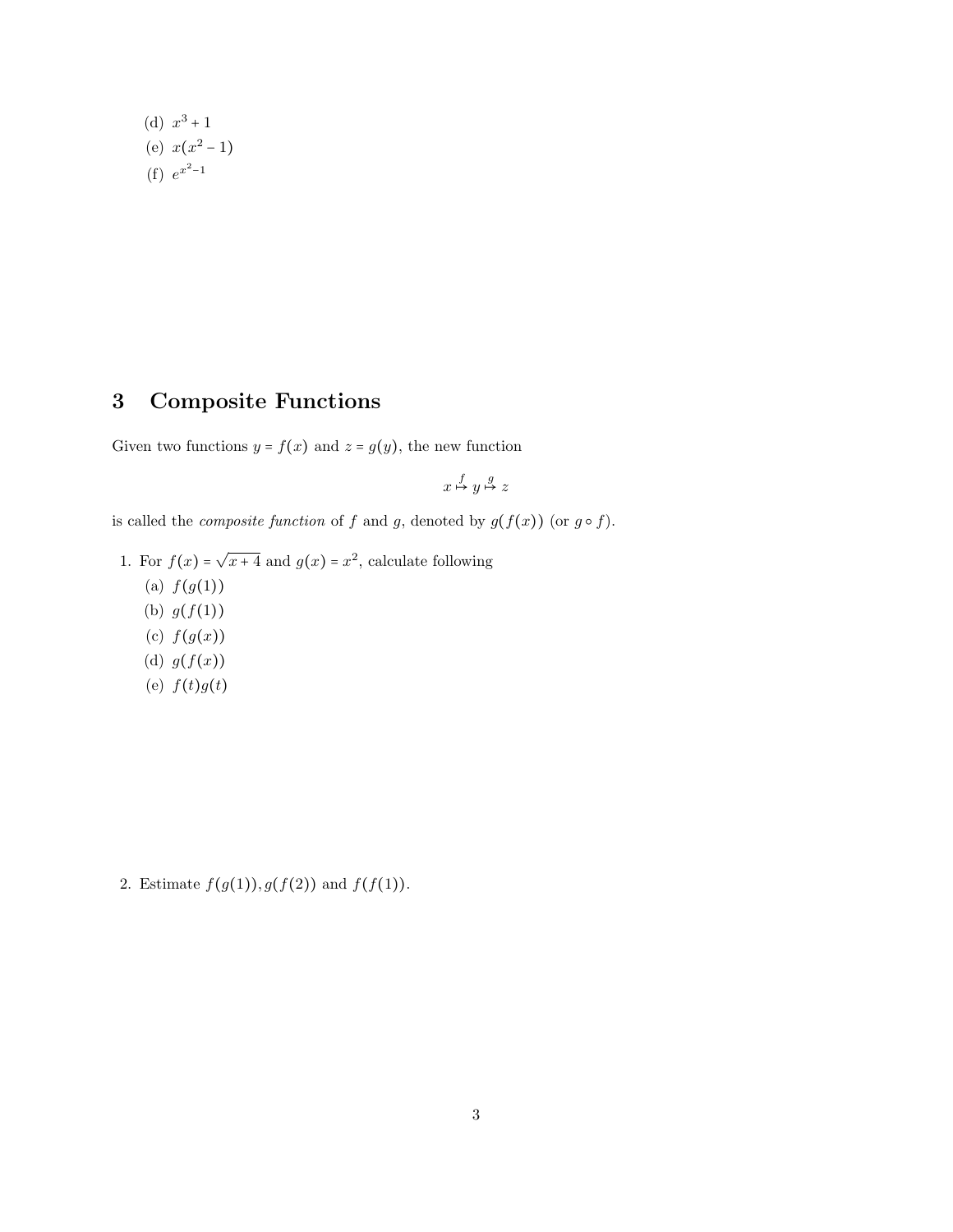

#### 3.1 Inverse Functions

A function has an inverse if and only if its graph intersects any horizontal line at most once. We call a function which has an inverse *invertible*. If  $y = f(x)$  is invertible, its inverse is denoted by

$$
x = f^{-1}(y)
$$

Caution: don't confuse inverse function  $f^{-1}(y)$  with the reciprocal of the outputs, which is denoted by  $(f(y))^{-1} = \frac{1}{f(y)}.$ 

Why it is called an inverse? Because if f is invertible and we write  $g(y) = f^{-1}(y)$ , then  $g(f(x)) = x$  and  $f(g(y)) = y.$ 

#### 3.1.1 Formulas

Given the formula  $y = f(x)$ , we solve for y directly to get the formula  $x = f^{-1}(y)$ .

#### 3.1.2 Graphs

If the x- and y-axes have the same scales, the graph of  $f^{-1}$  is the reflection of the graph of f across the line  $y = x$ .